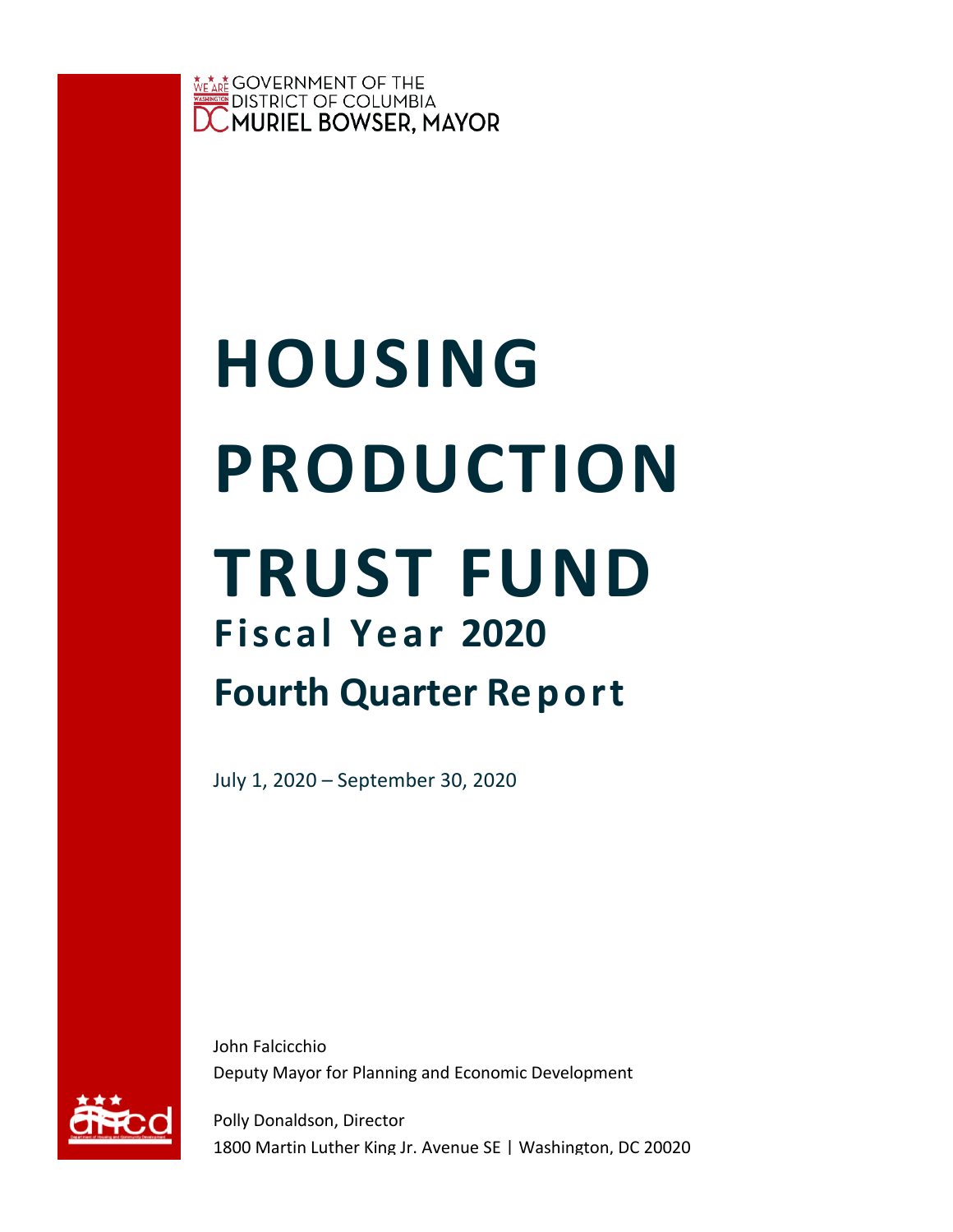## **Overview**

The Housing Production Trust Fund (HPTF or "the Fund") is authorized under the Housing Production Trust Fund Act of 1988, D.C. Law 7- 202. Section 4102.9(a) of the D.C. Municipal Regulations requires the DC Department of Housing and Community Development (DHCD) to file with the Chairperson of the Council Committee on Housing and Executive Administration<sup>1</sup> quarterly reports on Fund activities and expenditures.

This report encompasses the Fourth Quarter of FY2020 from July 1, 2020 - September 30, 2020.

## **Fourth Quarter FY 2020 HPTF Summary**

The HPTF fund balance at the beginning of the Fourth Quarter of FY 2020 was \$118, 553, 427 (Table 1). Expenditures by the HPTF occur for Multi-Family projects, the Single Family Residential Rehabilitation Program, DHCD administrative support, and other project expenses. Expenditures for all these activities in the Fourth Quarter of FY 2020 totaled \$60,459,391.

| <b>FY2020 QUARTERLY ACTIVITIES</b> |                                   |                                        |                        |                    |                                                |                      |                       |  |  |
|------------------------------------|-----------------------------------|----------------------------------------|------------------------|--------------------|------------------------------------------------|----------------------|-----------------------|--|--|
| Quarter                            | <b>Starting</b><br><b>Balance</b> | <b>Recordation and</b><br>Transfer Tax | <b>Other</b><br>Income | Loan<br>Repayments | <b>Transfers from</b><br><b>Mayor's Office</b> | <b>Disbursements</b> | <b>Ending Balance</b> |  |  |
| Oct-Dec 2019                       | 142,939,993                       | 23,356,252                             | 867,222                | 534,036            |                                                | (24, 562, 236)       | 143,135,267           |  |  |
| Jan-Mar 2020                       | 143,135,267                       | 7,737,651                              | 2,254,474              | 869,562            |                                                | (25,613,193)         | 128,383,760           |  |  |
| Apr-Jun 2020                       | 128,383,760                       | 15,527,727                             | 1,225,228              | 6,654,323          |                                                | (33, 237, 612)       | 118,553,427           |  |  |
| Jul-Sep 2020                       | 118,553,427                       | \$16,015,119                           | \$1,350,685            | \$2,116,744        | \$38,645,047                                   | (60, 459, 391)       | 116,221,631           |  |  |
|                                    |                                   |                                        |                        |                    |                                                |                      |                       |  |  |
| <b>FY20 YTD</b>                    | 142,939,993                       | 62,636,749                             | 5,697,608              | 10,174,665         | 38,645,047                                     | (143, 872, 432)      | 116,221,631           |  |  |

#### **Table 1: Summary of Revenue and Disbursements**

Revenue from recordation and transfer taxes, other income (interest income, Inclusionary Zoning contributions), and loan repayments totaled \$19,482,547 for the quarter. Project expenditures for all agency HPTF activities in the Fourth Quarter of FY20 totaled \$60,459,391 (Table 2).

<sup>&</sup>lt;sup>1</sup> Previously titled the Council Committee on Housing and Economic Development and the Council Committee on Housing and Neighborhood Revitaliation.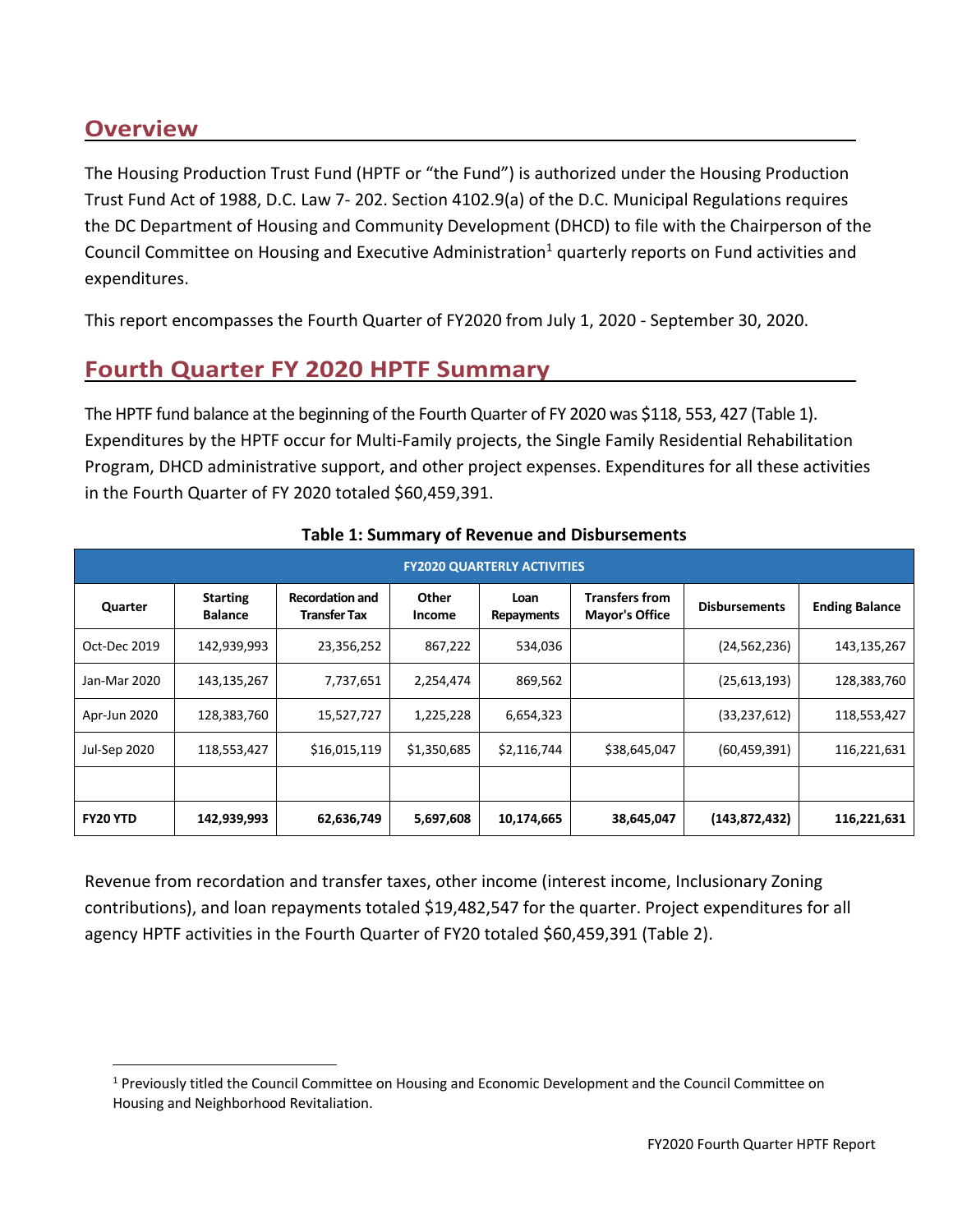| STATEMENTS OF REVENUES AND EXPENDITURES                 |                    |                |                |                    |                 |  |  |  |  |
|---------------------------------------------------------|--------------------|----------------|----------------|--------------------|-----------------|--|--|--|--|
| October 1, 2019 - September 30, 2020                    |                    |                |                |                    |                 |  |  |  |  |
|                                                         | <b>1st Quarter</b> | 2nd Quarter    | 3rd Quarter    | <b>4th Quarter</b> | FY 2020         |  |  |  |  |
| <b>REVENUE</b>                                          |                    |                |                |                    |                 |  |  |  |  |
| Revenue from Recordation and Deed<br><b>Taxes</b>       | 23,356,252         | 7,737,651      | 15,527,727     | 16, 015, 119       | 62, 636, 749    |  |  |  |  |
| Loan Repayment                                          | 534,027            | 863,813        | 6,654,293      | 2, 116, 720        | 10, 168, 852    |  |  |  |  |
| Other Income                                            | 867,222            | 2,254,474      | 1,225,228      | 1, 350, 685        | 5, 697, 608     |  |  |  |  |
| Miscellaneous Interest                                  | 9                  | 5,749          | 31             | 24                 | 5,813           |  |  |  |  |
| <b>Total Revenues</b>                                   | 24,757,510         | 10,861,686     | 23,407,279     | 19,482,547         | 78, 509, 022    |  |  |  |  |
|                                                         |                    |                |                |                    |                 |  |  |  |  |
| <b>EXPENDITURES</b>                                     |                    |                |                |                    |                 |  |  |  |  |
| Project Expenditures (Multi-family)                     | (21, 395, 770)     | (22, 350, 589) | (29,002,936)   | (53, 443, 632)     | (126, 192, 926) |  |  |  |  |
| <b>Administrative Expenses</b>                          | (1,604,444)        | (4,375,931)    | (4,024,808)    | (6, 411, 563)      | (16, 416, 745)  |  |  |  |  |
| Single Family Residential Rehabilitation<br>Program     | (34, 402)          | (182, 663)     | (179, 477)     | (34, 103)          | (430, 644)      |  |  |  |  |
| <b>Other Project Expenses</b>                           | (142, 982)         | (88, 650)      | (30, 392)      | (570, 094)         | (832, 117)      |  |  |  |  |
| <b>Total Expenditures</b>                               | (23, 177, 598)     | (26, 997, 832) | (33, 237, 612) | (60, 459, 391)     | (143, 872, 432) |  |  |  |  |
|                                                         |                    |                |                |                    |                 |  |  |  |  |
| Excess/(Deficiency) Revenue over<br>Expenditure         | 1,579,912          | (16, 136, 145) | (9,830,333)    | (40, 976, 843)     | (65, 363, 410)  |  |  |  |  |
|                                                         |                    |                |                |                    |                 |  |  |  |  |
| OTHER FINANCING SOURCES (Uses)                          |                    |                |                |                    |                 |  |  |  |  |
| Transfers in                                            |                    |                |                | 38, 645, 047       | 38,645,047      |  |  |  |  |
| <b>Total Other Financing Sources and</b><br>(Uses)      |                    |                |                | 38, 645, 047       | 38,645,047      |  |  |  |  |
|                                                         |                    |                |                |                    |                 |  |  |  |  |
| <b>NET REVENUES OVER/(UNDER)</b><br><b>EXPENDITURES</b> | 1,579,912          | (16, 136, 145) | (9,830,333)    | (2, 331, 796)      | (26, 718, 363)  |  |  |  |  |

#### **Table 2: Statement of Revenues and Expenditures**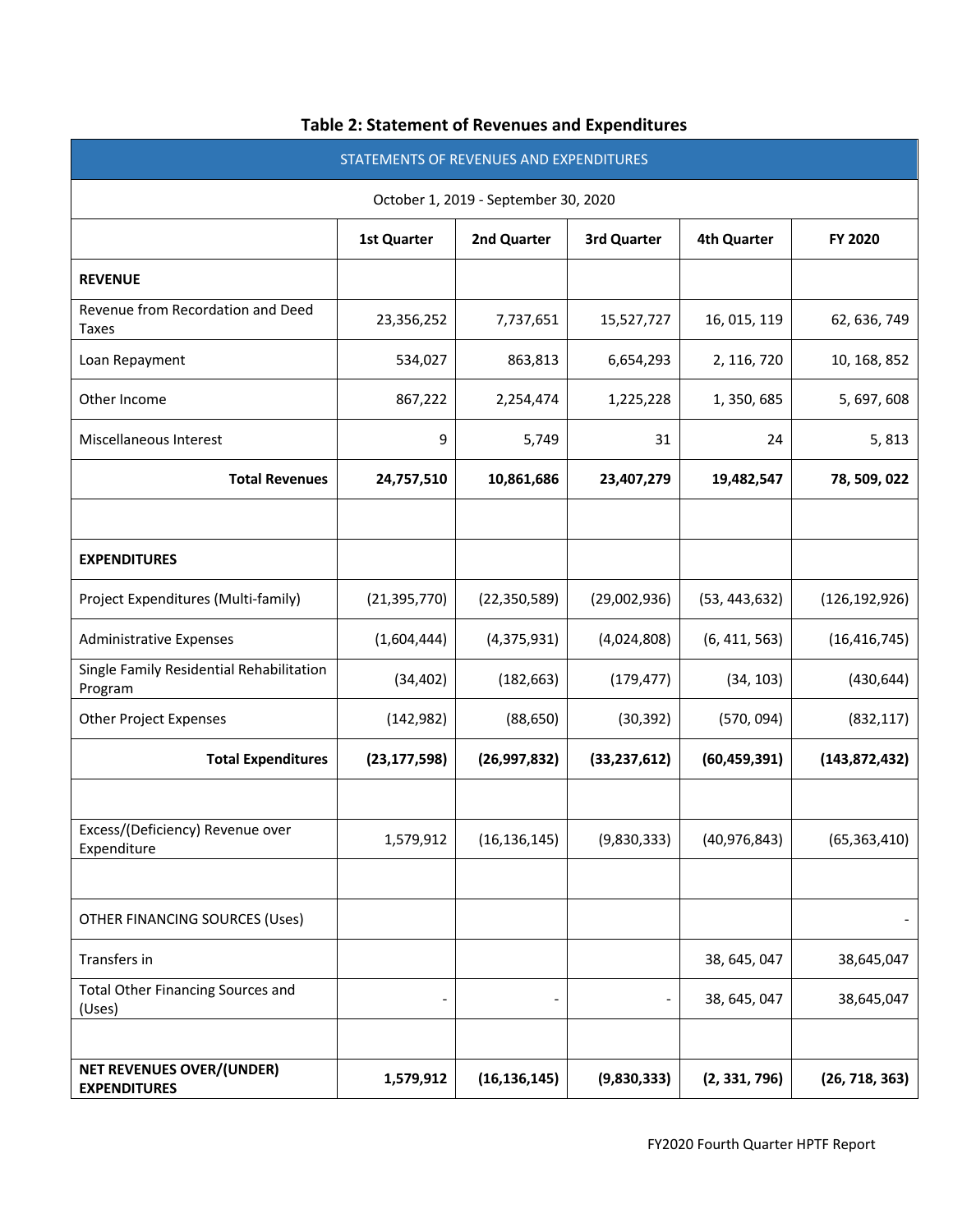# **Multi-Family HPTF Activities**

The HPTF fund balance discussed above represents the funds available for eligible activities at the beginning and end of each quarter. HPTF multi-family affordable housing projects, administered by DHCD's Development Finance Division (DFD), represent the largest use of the fund, and with generally large capital projects that can take years to complete, the funding for these projects falls into one of three funding stages, in reverse chronological order:

- 1. **Expenditures** are funds disbursed to projects at or after closing, when final legal documents have been executed,primarily for acquisition and as construction is completed.
- 2. **Obligated Funds** represent the full contractual obligations on the fund balance for specific HPTF affordable housing projects that have closed. Unexpended obligated funds continue to appear in the fund balance and can be expected to be disbursed as expenditures within the next fiscal year or two as the construction for the project is completed.
- 3. **Active Requests** are projects selected for further underwriting and accepted into DFD's underwriting pipeline that have not yet closed. Active requests represent reserved fund balance that are expected to close, becoming obligaed funds, and then to begin drawing funds as expenditures over the next two to three fiscal years.

Project and related expenditures through the Fourth Quarter of FY20 totaled \$101, 964, 553 (Table 3).

| FY2020 CASH DISBURSEMENTS/EXPENDITURES AND OBLIGATIONS (MULTI-FAMILY)                                                           |                                |                |                              |           |           |  |  |  |
|---------------------------------------------------------------------------------------------------------------------------------|--------------------------------|----------------|------------------------------|-----------|-----------|--|--|--|
| July 30, 2020 through September 30, 2020                                                                                        |                                |                |                              |           |           |  |  |  |
| <b>Multi-Family Project Activities</b>                                                                                          |                                |                |                              |           |           |  |  |  |
| Remaining<br>Developer/Owner<br>Ward<br><b>Expenditure Amount</b><br><b>Total Activity</b><br><b>Project Name</b><br>Obligation |                                |                |                              |           |           |  |  |  |
| 1035 48th Street                                                                                                                | 1035 48TH LLC                  | 7              |                              | 49,149    | 49,149    |  |  |  |
| 1100 Eastern<br>Avenue                                                                                                          | 1100 EASTERN AVENUE NE         | $\overline{7}$ | 1,624,243                    | 6,645,133 | 8,269,376 |  |  |  |
| 1164 Bladensburg<br>Rd                                                                                                          | 1164 BLADENSBURG LLC           | 5              | $\qquad \qquad \blacksquare$ | 538,861   | 538,861   |  |  |  |
| 1736 Rhode Island                                                                                                               | 1736 RHODE ISLAND AVENUE LLC   | 5              | 210,169                      | 1,308,251 | 1,518,420 |  |  |  |
| 22 Atlantic<br>Cooperatie<br>Association                                                                                        | <b>22 ATLANTIC COOPERATIVE</b> | 8              | 619,802                      | 1,644,755 | 2,264,557 |  |  |  |
| 301 Delafield Place,<br><b>NW</b>                                                                                               | 301 DELAFIELD PLACE NW LLC     | 4              | 229,865                      |           | 229,865   |  |  |  |

#### **Table 3: Multi-Family Projects - Cash Disbursements/Expenditures and Obligations**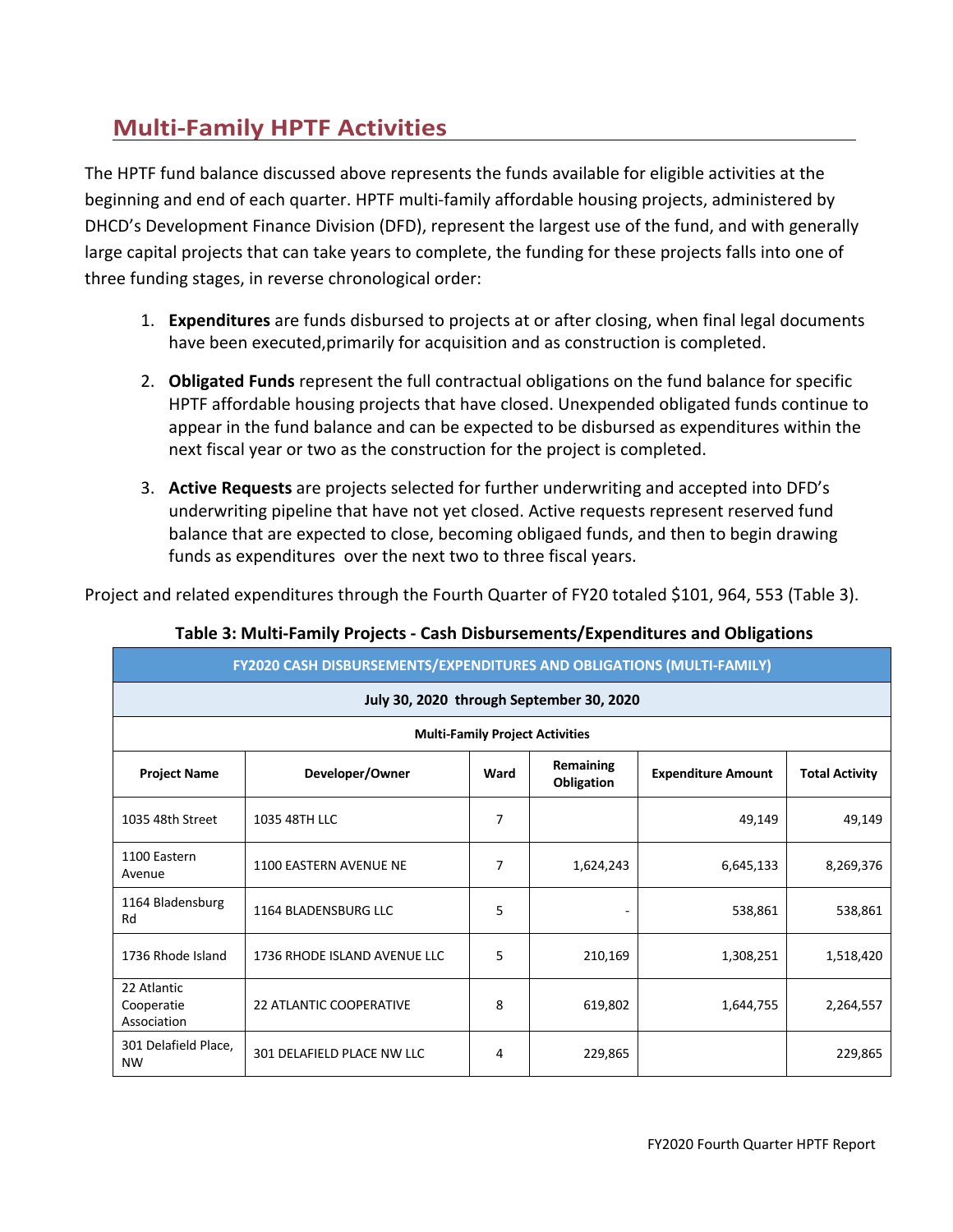| 3500 East Capitol<br>St, NE                        | 3500 EAST CAPITOL                               | $\overline{7}$ | 1,933,628    | 7,238,719 | 9,172,347 |
|----------------------------------------------------|-------------------------------------------------|----------------|--------------|-----------|-----------|
| 3534 East Capitol<br>St., NE                       | 3534 EAST CAP VENTURE, LLC                      | $\overline{7}$ | 10,000       | 1,164,744 | 1,174,744 |
| 4040 8th Street,<br><b>NW</b>                      | 4040 8TH STREET NW, LLC                         | 4              | $\mathbf{1}$ | 30,610    | 30,611    |
| 49-53 Missouri Ave,<br><b>NW</b>                   | 49-53 MISSOURI AVENUE NW, LLC                   | 4              | 185,343      |           | 185,343   |
| Crawford Landing                                   | 49TH STREET DEVELOPER LLC                       | 7              | 5,909,471    |           | 5,909,471 |
| 5400-5408 5th St<br>Acquisition                    | 5400 5TH STREET, NW                             | 4              | 427          |           | 427       |
| 555 E Street                                       | 555 E STREET SW SENIORS LLC                     | 6              | 1,780,256    | 2,073,935 | 3,854,191 |
| 5912 14th Street,<br><b>NW</b>                     | 5912 MISSOURI COOPERATIVE ASSC                  | 4              | 195,654      |           | 195,654   |
| 710 Jefferson<br>Street, NW                        | 710 UNIDOS COOPERATIVE                          | 4              | 79,978       |           | 79,978    |
| <b>Abrams Hall</b>                                 | <b>ABRAMS HALL SENIOR</b>                       | 4              | 187,843      |           | 187,843   |
| Ainger Place                                       | AINGER PLACE ASSOCIATES LLC                     | 8              | 341,078      | 912,229   | 1,253,306 |
| Amber Overlook                                     | AMBER OVERLOOK LLC                              | 7              | 348,054      |           | 348,054   |
| Anacostia Gardens                                  | ANACOSTIA GARDENS OWNER LLC                     | 8              | 872,176      | 8,977,824 | 9,850,000 |
| <b>Cedar Street</b>                                | ANCHOR PRESERVATION LLC                         | 6              | 451,821      | 4,066,392 | 4,518,213 |
| <b>NCCLT - 905 R St.</b><br><b>NW</b>              | ANSWER TITLE AND ESCROW                         | 2              | 19,497       |           | 19,497    |
| <b>Barlee Cooperative</b>                          | <b>BARLEE COOPERATIVE</b><br><b>ASSOCIATION</b> | 4              | 148,450      |           | 148,450   |
| <b>BCC Preservation</b><br>Fund I                  | BCC PRESERVATION FUND I, LLC                    | $\overline{7}$ | 35,000       |           | 35,000    |
| <b>Belmont Crossing</b><br>Partners                | BELMONT CROSSING PARTNERS LLC                   | 8              | 103,478      |           | 103,478   |
| <b>Ben-E Group</b><br>Cooperative                  | <b>BEN-E GROUP COOPERATIVE</b><br>ASSOC.        | $\overline{7}$ | 173,886      | 138,134   | 312,020   |
| <b>SOME Benning</b><br>Road (The Conway<br>Center) | BENNING RESIDENTIAL, LLC                        | $\overline{7}$ | $\mathbf{1}$ | 26,620    | 26,621    |
| Brightwood<br>Gardens                              | <b>BRIGHTWOOD GARDENS</b>                       | 4              | 1,597,176    | 984,079   | 2,581,255 |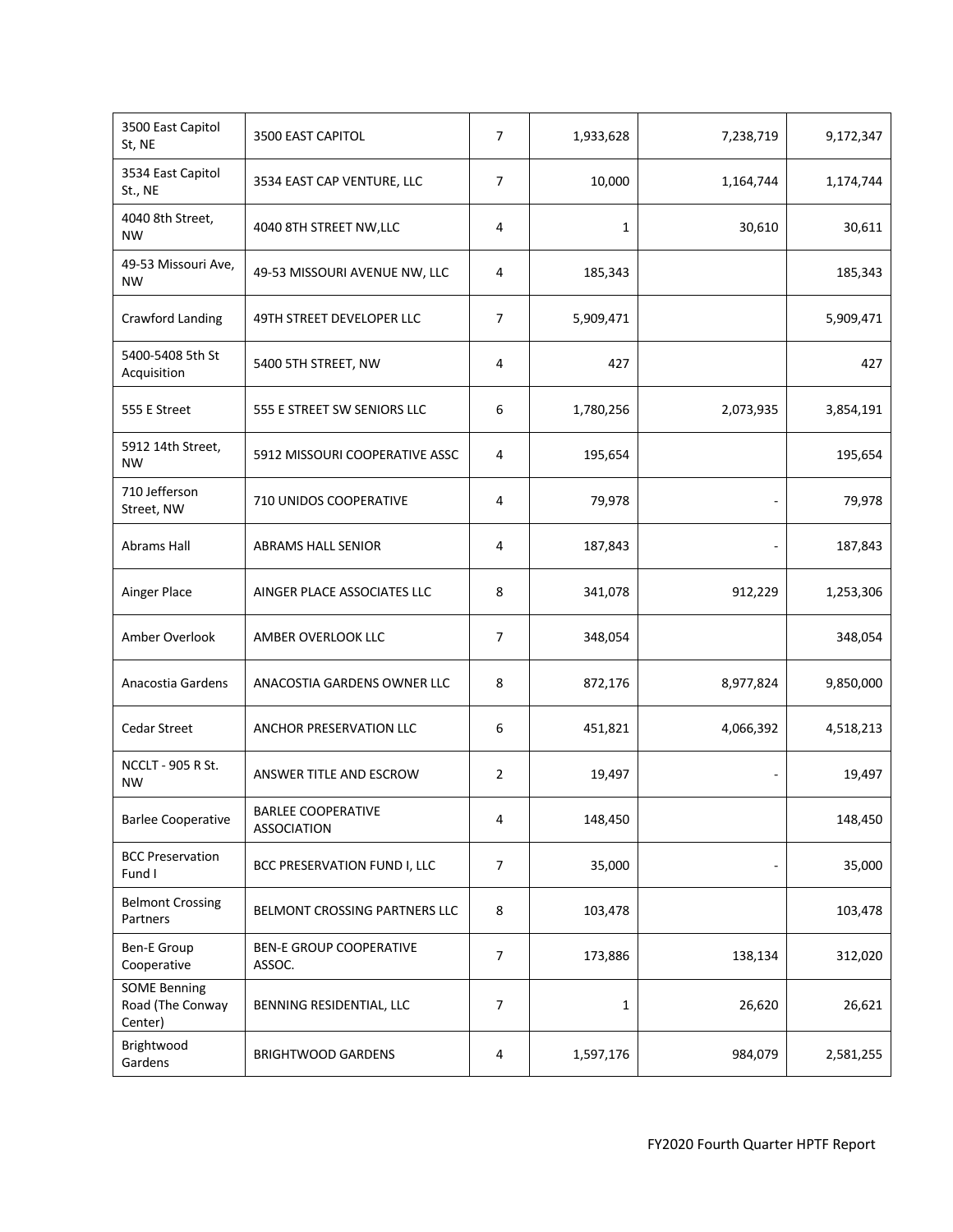| Capitol Vista                       | CAPITOL VISTA COMMUNITY PART                       | 6              | 1,713,384 | 14,040,705 | 15,754,089 |
|-------------------------------------|----------------------------------------------------|----------------|-----------|------------|------------|
| The Grove at<br>Parkside            | CIGD PARKSIDE 7 LLC                                | $\overline{7}$ | 655,663   |            | 655,663    |
| City View (DBH)                     | CITY VIEW REDEVELOPMENT                            | 8              |           | 252,000    | 252,000    |
| 28th Place SE                       | DC HABITAT FOR HUMANITY                            | 8              | 40,000    |            | 40,000     |
| <b>Delta Towers</b>                 | <b>DELTA SENIOR HOUSING OWNER</b><br>LLC           | 5              | 7,110,526 | 14,221,950 | 21,332,476 |
| 7440 Georgia Ave<br><b>NW</b>       | DIVERSITY COOPERATIVE, INC                         | 4              | 246,926   |            | 246,926    |
| The Kingston                        | HAMPSTEAD KINGSTON PARTNERS,<br>L                  | 4              | 89,885    |            | 89,885     |
| HanTiv                              | <b>HANTIV</b>                                      | 8 and 5        | 6,705,869 | 2,994,256  | 9,700,125  |
| <b>Hedin House</b>                  | <b>HEDIN HOUSE PRESERVATION LP</b>                 | 5              |           | 113,409    | 113,409    |
| Hope Cooperative                    | HOPE COOPERATIVE ASSOCIATION                       | 4              | 2,022,049 | 553,401    | 2,575,450  |
| Hyacinth Way                        | INSTITUTE OF URBAN LIVING                          | 8              |           | 100,000    | 100,000    |
| Maycroft                            | JUBILEE HOUSING, INC.                              | 1              | 30,000    |            | 30,000     |
| 809-813 Kennedy<br><b>Street NW</b> | <b>KENNEDY STREET COMMUNITY</b><br><b>PARTNERS</b> | 4              | 5,254,233 | 2,222,977  | 7,477,210  |
| <b>Liberty Place</b>                | LIBERTY PLACE APARTMENTS LLC                       | 6              | 4,061,614 | 5,315,300  | 9,376,914  |
| Luzon Cooperative                   | LUZON COOPERATIVE @6323                            | 4              | 77,388    |            | 77,388     |
| <b>Hunter Place</b>                 | <b>MANNA INC</b>                                   | 8              | 191,842   | 1,252,203  | 1,444,046  |
| Park Place                          | <b>MANNA INC</b>                                   | $\overline{7}$ |           | 100,000    | 100,000    |
| Courts at South<br>Capitol          | <b>MANNA INC</b>                                   | 8              |           | 100,000    | 100,000    |
| Mary's House                        | <b>MARY'S HOUSE</b>                                | $\overline{7}$ |           | 100,000    | 100,000    |
| Homes within<br>Reach               | MI CASA MY HOUSE INC.                              | 8              | 256,517   | 216,523    | 473,040    |
| 1847-49 Good Hope<br>Road, SE       | MI CASA MY HOUSE INC.                              | 8              | 192,542   | 9,144      | 201,686    |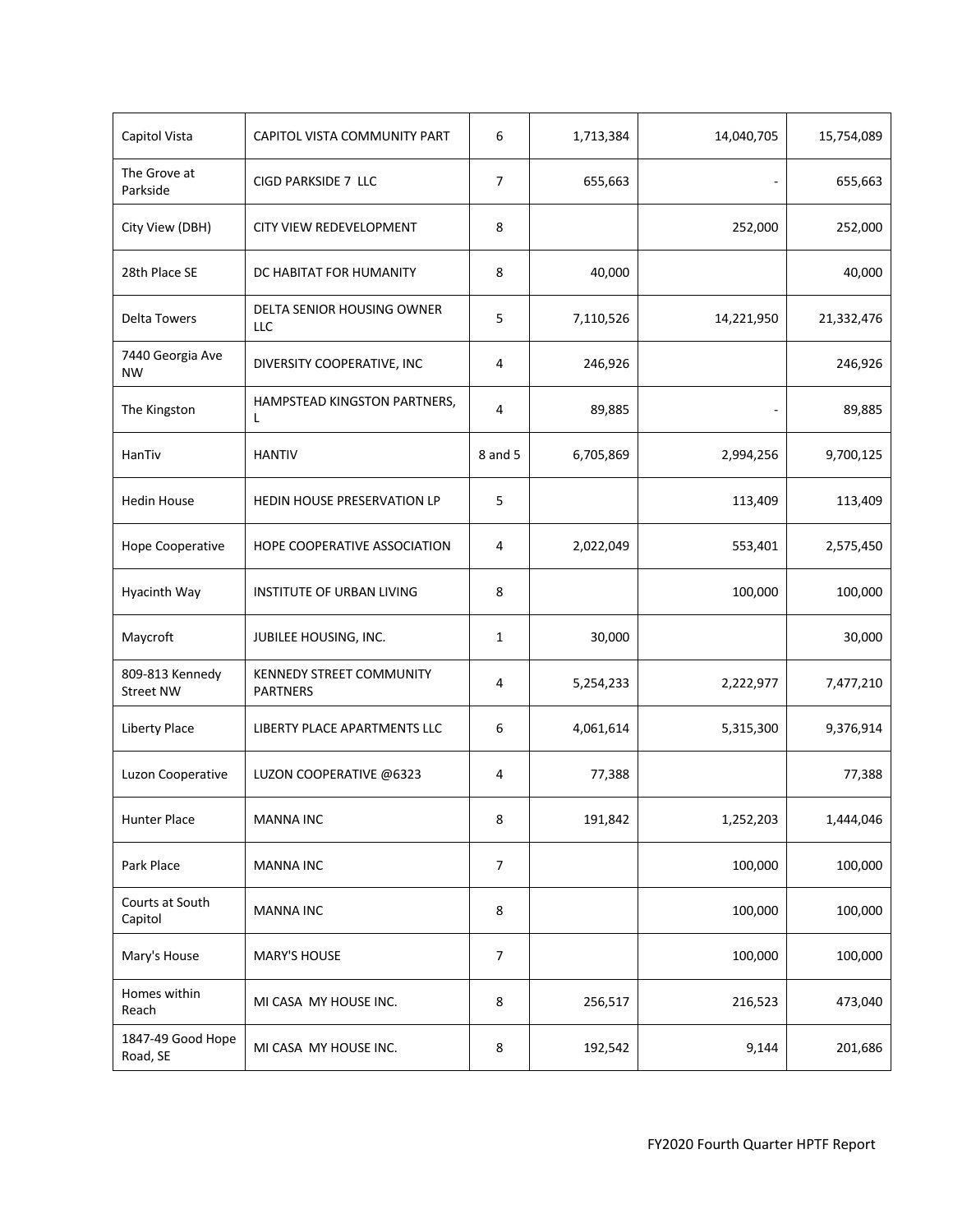| <b>Barnett Aden</b><br>Apartments    | MI CASA MY HOUSE INC.                        | 5              |            | 100,000    | 100,000    |
|--------------------------------------|----------------------------------------------|----------------|------------|------------|------------|
| <b>Milestone Senior</b><br>4% Owner  | MILESTONE SENIOR 4% OWNER LLC                | $\overline{7}$ | 0          | 825,034    | 825,034    |
| Liberty Place (DBH)                  | NATL HOUSING TRUST-ENT PRES CO               | 6              | 294,000    |            | 294,000    |
| 1301-1305<br>Savannah St SE          | NEW SAVANNAH PRESERVATION<br><b>PARTNERS</b> | 8              | 1,882,939  | 7,308,468  | 9,191,407  |
| North Capitol<br>Commons             | NORTH CAPITOL COMMONS LP                     | 6              |            | 500,000    | 500,000    |
| Park 27                              | PARK <sub>27</sub>                           | $\overline{7}$ | 4,810,154  | 1,617,198  | 4,810,154  |
| Park Southern<br>Apartments          | <b>PARK SOUTHERN</b>                         | 8              | 19,606,591 | 86,993     | 19,693,584 |
| Parkway Overlook                     | PARKWAY OVERLOOK II LP                       | 8              | 1,251,081  |            | 1,251,081  |
| <b>Petworth Station</b>              | PETWORTH STATION LP                          | 4              | 307,179    | 1,385,357  | 1,692,536  |
| 505 Jefferson St<br><b>NW</b>        | PHOENIX COOPERATIVE<br><b>ASSOCIATIO</b>     | 4              | 70,491     |            | 70,491     |
| Randle Hill                          | <b>RANDLE HILL</b>                           | 8              | 500,000    |            | 500,000    |
| <b>SOME Scattered</b><br>Site III    | <b>SCATTERED SITE III LLC</b>                | 2              | 187,623    | 4,560,016  | 4,747,639  |
| South Capitol                        | SOUTH CAPITOL IMPROVEMENTS,<br>LL            | 8              | 5,290,221  | 12,146,910 | 17,437,131 |
| Spring Flats Family -<br>Affordable  | SPRING FLATS FAMILY LLC                      | 4              | 9,429,896  | 941,730    | 10,371,626 |
| Spring Flats Senior<br>4%            | <b>SPRING FLATS SENIOR 4 LLC</b>             | 4              | 2,369,735  | 1,137,119  | 3,506,854  |
| Spring Flats Senior<br>9%            | <b>SPRING FLATS SENIOR 9 LLC</b>             | 4              | 276,491    | 549,571    | 826,062    |
| St Elizabeth's                       | ST ELIZABETH 1 LP                            | 8              | 2,754,517  |            | 2,754,517  |
| <b>Stanton Square</b><br>Apartments  | <b>STANTON HOUSING LLC</b>                   | 8              | 6,484,931  | 4,974,120  | 11,459,051 |
| 1550 First Street<br>SW              | TM DBT LIMITED PARTNERSHIP                   | 6              | 637,502    | 13,240,396 | 13,877,898 |
| United 2nd Street<br>Cooperative     | UNITED 2ND STREET COOPERATIVE,<br><b>INC</b> | 8              | 73,268     | 49,126     | 122,394    |
| <b>Brookland Place</b><br>Apartments | <b>WESLEY BROOKLAND LLC</b>                  | 5              |            | 515,565    | 515,565    |